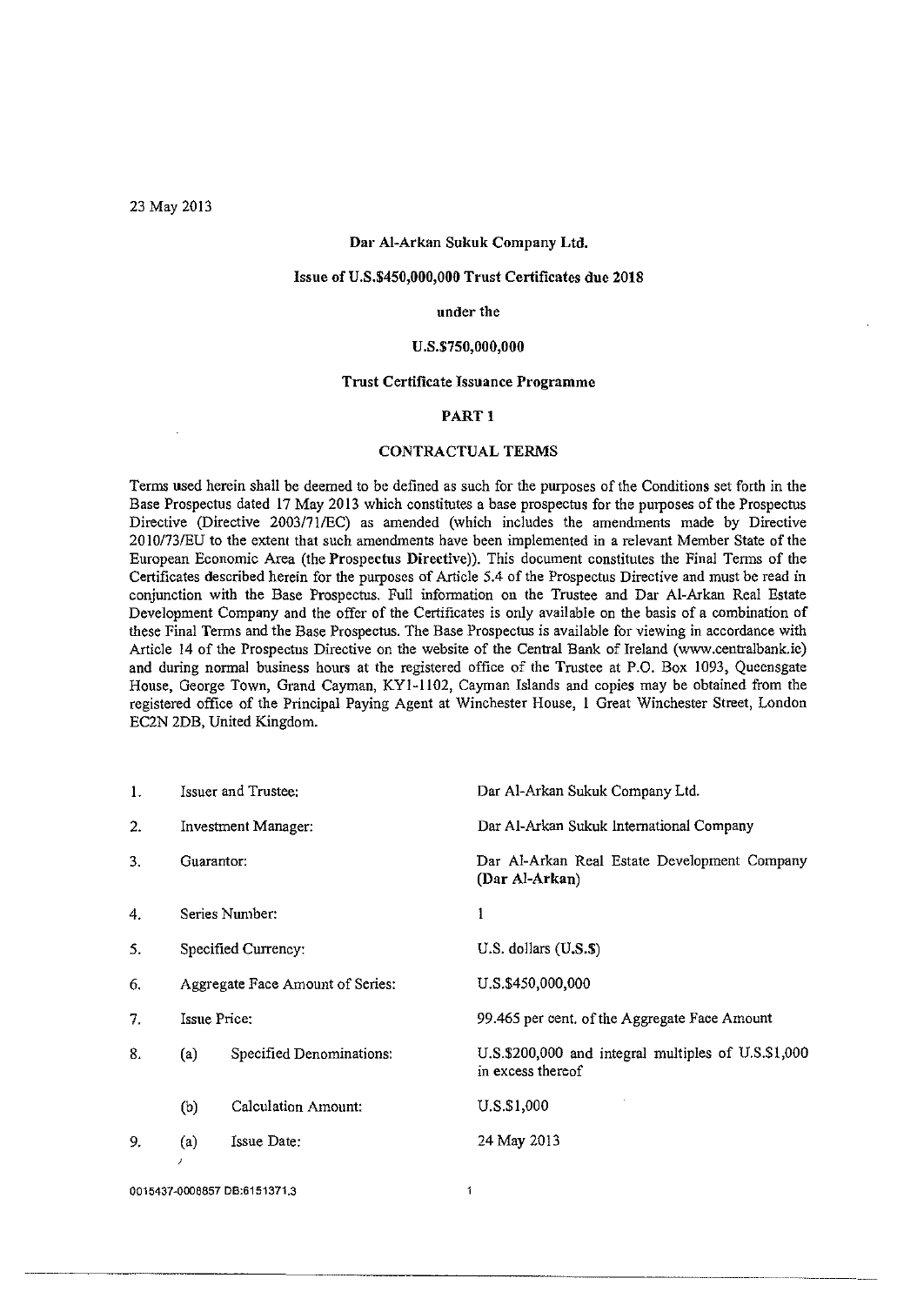|        | (b)                                        | Return<br>Date:    | Accrual                        | Commencement Issue Date                 |                                                                                                                                                                 |
|--------|--------------------------------------------|--------------------|--------------------------------|-----------------------------------------|-----------------------------------------------------------------------------------------------------------------------------------------------------------------|
| $-10.$ |                                            |                    |                                |                                         |                                                                                                                                                                 |
| 11.    | Periodic Distribution Amount Basis:        |                    |                                |                                         | 5.75 per cent. Fixed Periodic Distribution Amount<br>(see paragraph 16 below)                                                                                   |
| 12.    |                                            | Dissolution Basis: |                                |                                         | Dissolution at par                                                                                                                                              |
| 13.    | Change of Periodic Distribution Basis:     |                    |                                |                                         | Not Applicable                                                                                                                                                  |
| 14.    | Put/Call Options.                          |                    |                                |                                         | Not Applicable                                                                                                                                                  |
| 15.    | Status:                                    |                    |                                |                                         | Unsubordinated                                                                                                                                                  |
|        |                                            |                    |                                |                                         | PROVISIONS RELATING TO PERIODIC DISTRIBUTIONS PAYABLE                                                                                                           |
| 16.    |                                            |                    |                                | Fixed Periodic Distribution Provisions: | Applicable                                                                                                                                                      |
|        | (a)                                        | Rate:              |                                |                                         | 5.75 per cent. per annum payable semi-annually in<br>arrear                                                                                                     |
|        | (b)                                        |                    | Periodic Distribution Date(s): |                                         | 24 May and 24 November in each year up to and<br>including the Scheduled Dissolution Date. The first<br>Periodic Distribution Date shall be 24 November<br>2013 |
|        | (c)                                        |                    | Fixed Amount(s):               |                                         | U.S.\$28.75 per Calculation Amount                                                                                                                              |
|        | (d)                                        |                    | Broken Amount(s):              |                                         | Not Applicable                                                                                                                                                  |
|        | (e)                                        |                    | Day Count Fraction:            |                                         | 30/360                                                                                                                                                          |
|        | (f)                                        |                    | Determination Date(s):         |                                         | Not Applicable                                                                                                                                                  |
| 17.    | Floating Periodic Distribution Provisions: |                    |                                | Not Applicable                          |                                                                                                                                                                 |
|        |                                            |                    |                                |                                         | PROVISIONS RELATING TO REPURCHASES AND DISSOLUTION                                                                                                              |
| 18.    | Early Dissolution (Trustee Call):          |                    |                                | Not Applicable                          |                                                                                                                                                                 |
| 19.    | Certificateholder Put Option:              |                    |                                |                                         | Not Applicable                                                                                                                                                  |
| 20.    |                                            |                    |                                | Change of Control Repurchase Amount:    | 100 per cent. of the face amount of the Certificates                                                                                                            |
| 21.    | Final Dissolution Amount:                  |                    |                                |                                         | U.S.\$1,000 per Calculation Amount                                                                                                                              |
|        |                                            |                    |                                |                                         |                                                                                                                                                                 |

 $\Delta\left(\Delta\right)$  and  $\Delta\left(\Delta\right)$  are  $\Delta\left(\Delta\right)$ 

-------------------------------------------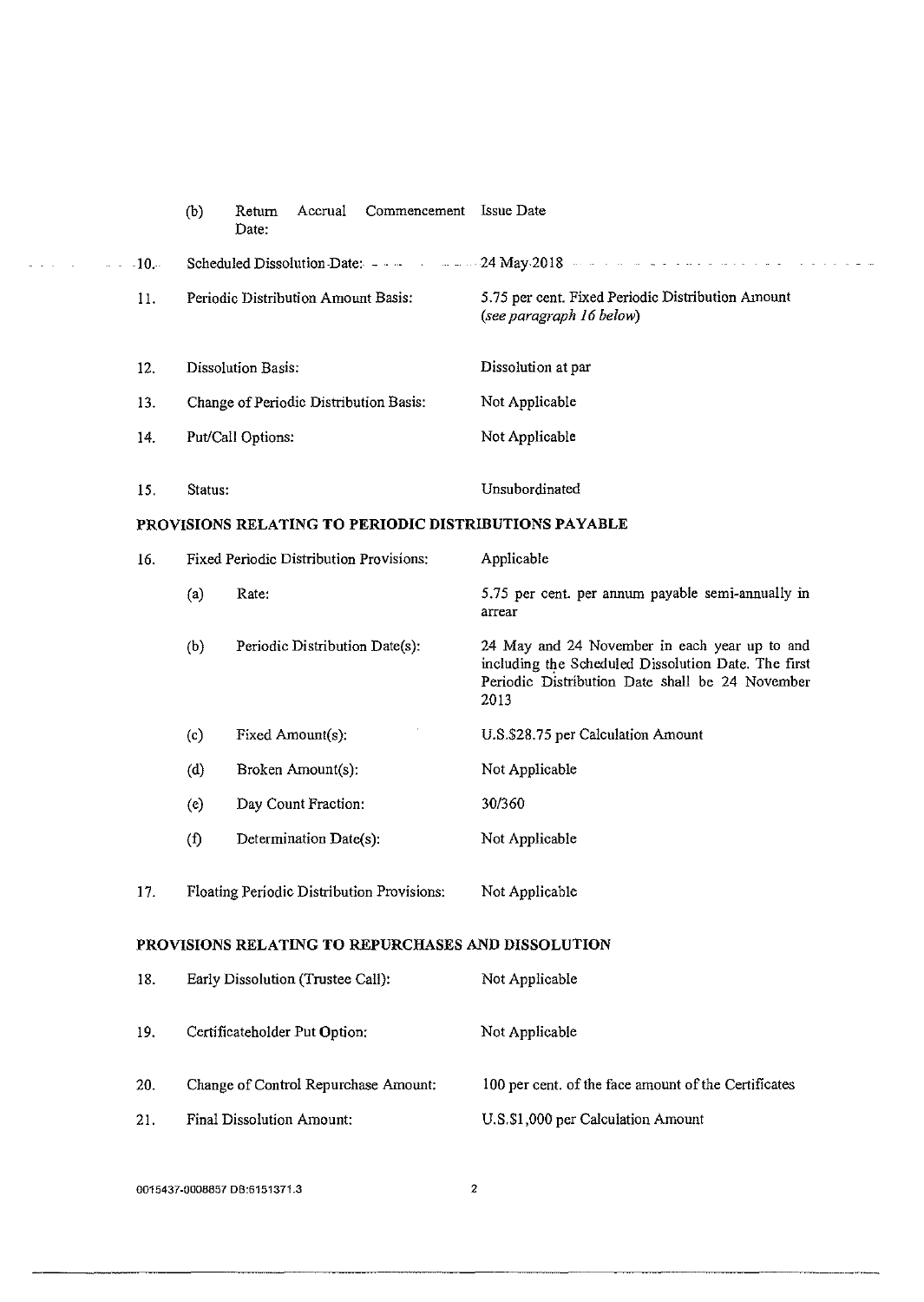22. Early Dissolution Amount (Tax):

# U.S.\$I,OOO per Calculation Amount

23. Dissolution Amount pursuant to Condition 14:

# U.S.SI,OOO per Calculation Amount

# **GENERAL PROVISIONS APPLICABLE TO THE CERTIFICATES**

24. Form of Certificates: 25. Additional Financial Centres: Global Certificate exchangeable for Certificates in definitive registered form in the limited circumstances specified in the Global Certificate Not Applicable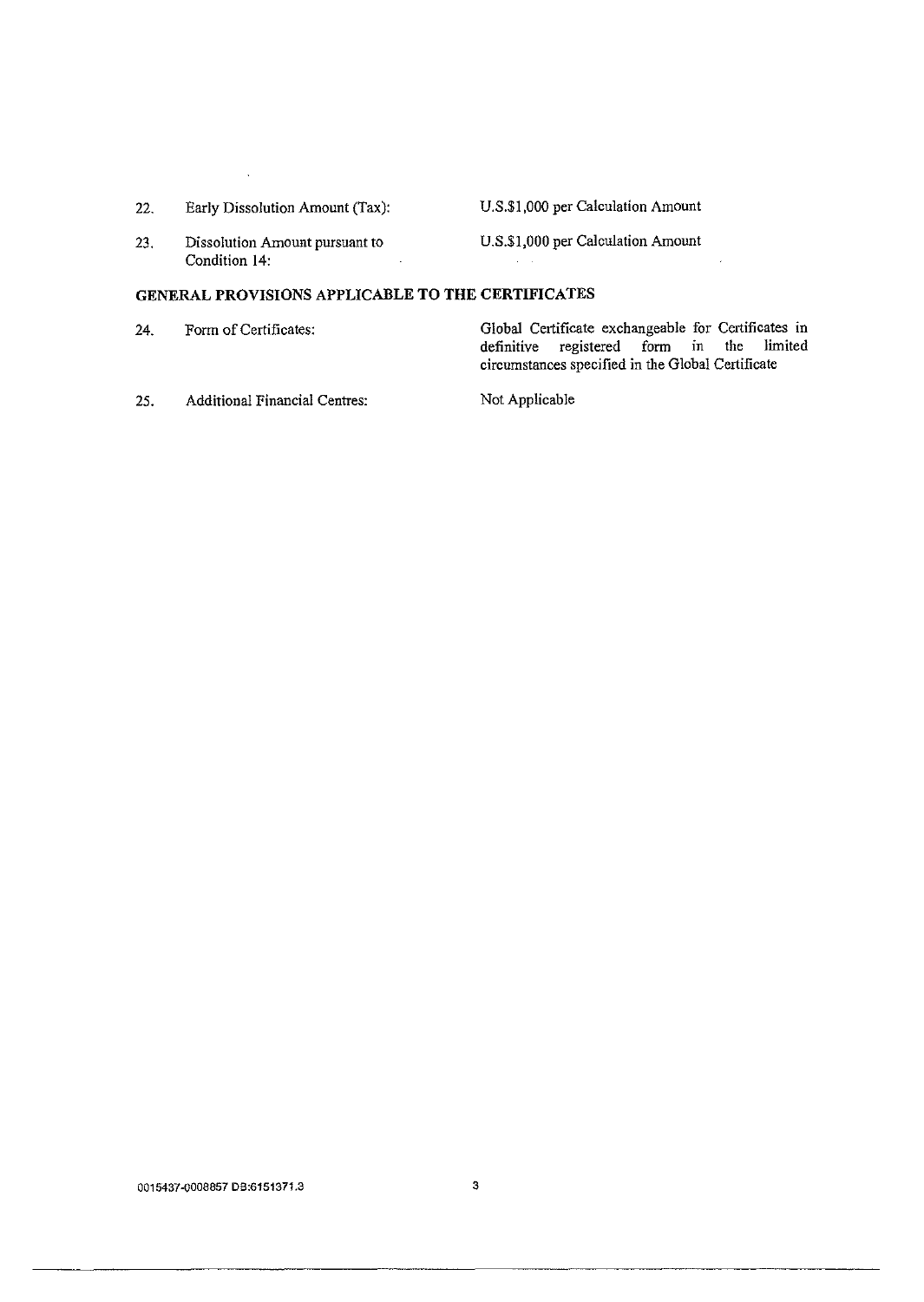# **RESPONSIBILITY**

Each of the Trustee and Dar Al-Arkan accepts responsibility for the information containcd in these Final Terms.

Signed on behalf of

**DAR AL-ARKAN SUKUK COMPANY LTD.** 

:,;~;g~ *.....* 

Signed on behalf of

DAR AL-ARKAN REAL ESTATE DEVELOPMENT COMPANY

**By:** ..............<sub>2</sub> . . . . . . . . . . . . . . *Duly authorised*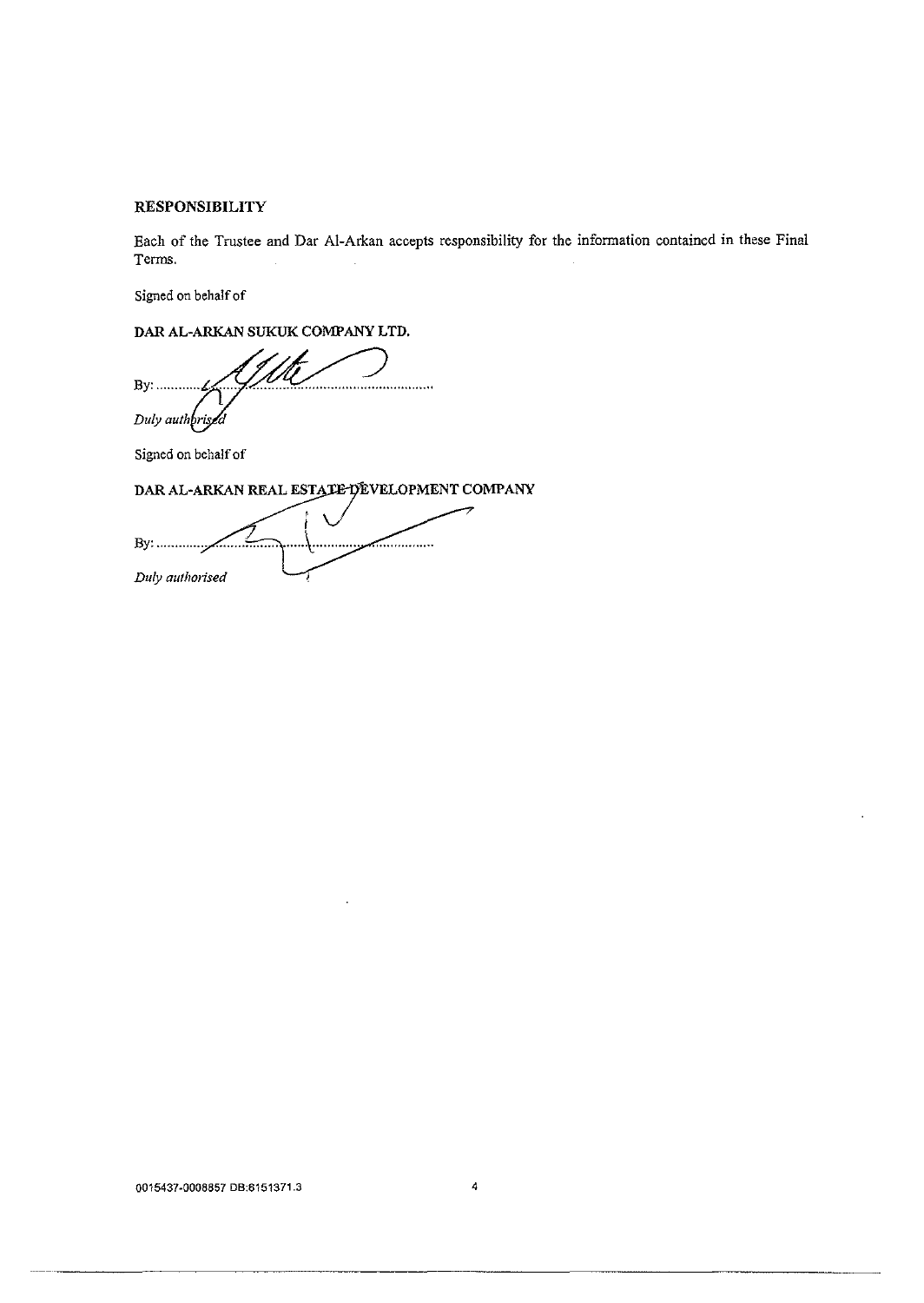### PART 2

#### **OTHER INFORMATION**

# 1. **LISTING AND ADMISSION TO TRADING**

(i) Listing and admission to trading: Application has been made by the Trustee (or on its behalf) for the Certificates to be admitted to trading on the Irish Stock Exchange's regulated market and listed on the Official List of the Irish Stock Exchange with effect from 24 May 2013.

- (ii) Estimate of total expenses related to  $\epsilon$ 500 admission to trading:
- 2. **RATINGS**

Ratings: Standard & Poor's (Dubai) Limited is not established **in the European Union and is not registered under**  Regulation (EC) No. 1060/2009 (the CRA Regulation). However, the rating has been endorsed by Standard & Poor's Credit Market Services Europe Limited in accordance with the CRA Regulation.

> The Certificates to be issued have been rated B+ by Standard & Poor's (Dubai) Limited.

# 3. **INTERESTS OF NATURAL AND LEGAL PERSONS INVOLVED IN THE ISSUE**

Save for any fees payable to the Managers, so far as each of the Trustee and Dar Al-Arkan is aware, no person involved in the issue of the Certificates has an interest material to the offer. The Managers and their affiliates have engaged, and may in the futore engage, in investment banking and/or commercial banking transactions with, and may perform other services for, Dar Al-Arkan and its affiliates in the ordinary course of business for which they may receive fees.

### 4. **PROFIT OR RETURN**

Indication of profit or retorn:

5.875 per cent. per annum.

The profit or return is calculated at the Issue Date on the basis of the Issue Price. It is not an indication of future profit or return.

# 5. OPERATIONAL INFORMATION

- (i) ISIN Code: (ii) Common Code: XS093723783I 093723783
- (iii) Any clearing system(s) other than Not Applicable **Euroclear and Clearstream)**